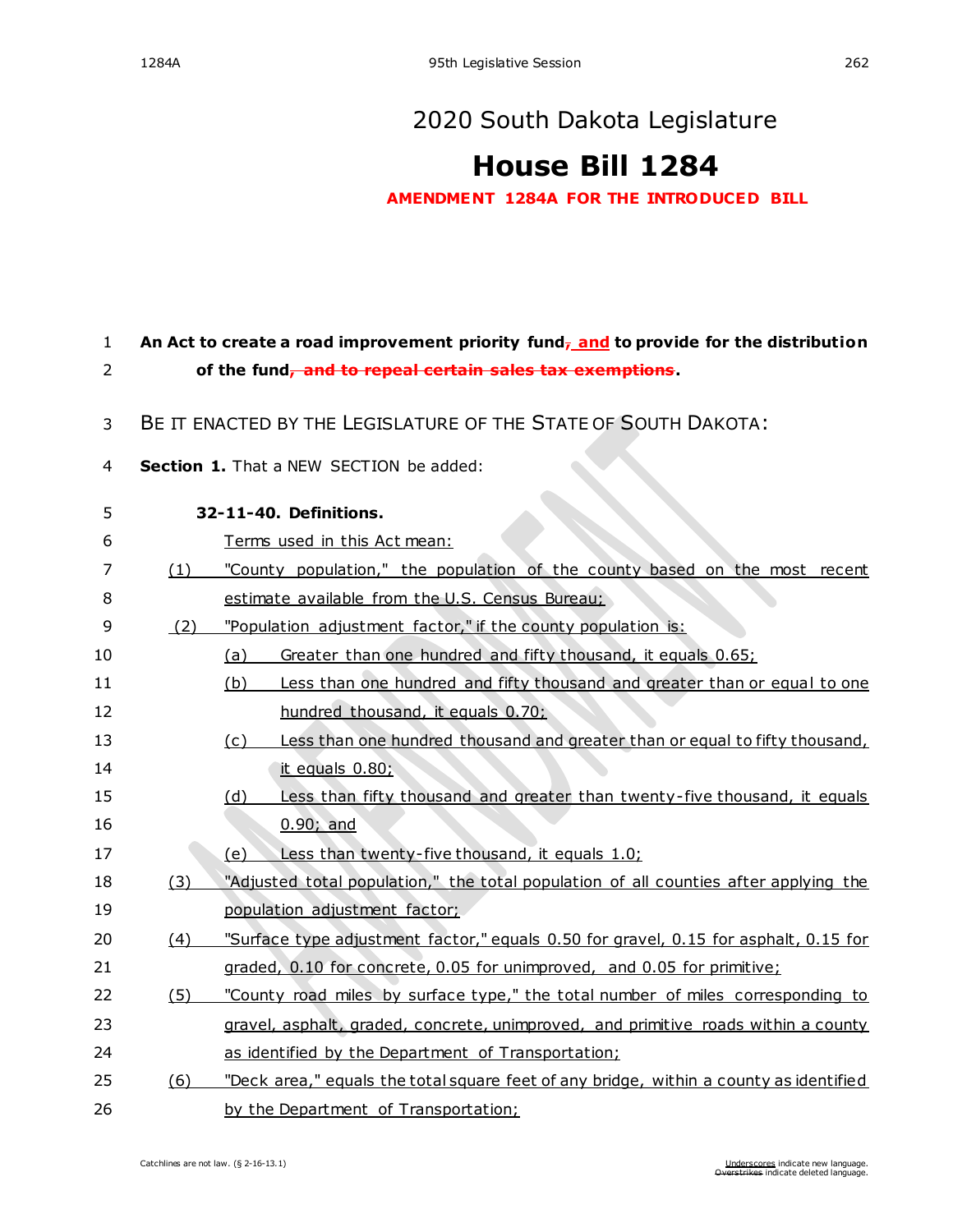| $\mathbf{1}$ | (7)                                                                                       | "Adjusted total county road miles," the sum of all county road miles in all counties   |
|--------------|-------------------------------------------------------------------------------------------|----------------------------------------------------------------------------------------|
| 2            |                                                                                           | in the state after applying the surface type adjustment factor to each type of road    |
| 3            |                                                                                           | surface.                                                                               |
| 4            |                                                                                           | Section 2. That a NEW SECTION be added:                                                |
| 5            |                                                                                           | 32-11-41. Road improvement priority fund--Creation--Funding.                           |
| 6            |                                                                                           | There is hereby created in the state treasury the road improvement priority fund.      |
| 7            |                                                                                           | Any general funds appropriated to the road improvement priority program shall be       |
| 8            |                                                                                           | transferred into the road improvement priority fund. Interest on the money in the fund |
| 9            |                                                                                           | shall be deposited into the fund.                                                      |
| 10           |                                                                                           | Section 3. That a NEW SECTION be added:                                                |
| 11           |                                                                                           | 32-11-42. Road improvement priority fund--Calculation--Distribution.                   |
| 12           |                                                                                           | On July first of each year, the Department of Revenue shall distribute the balance     |
| 13           | of the road improvement priority fund to the counties based on the calculated percent for |                                                                                        |
| 14           |                                                                                           | each county, which is equal to the sum of:                                             |
| 15           | (1)                                                                                       | The value of the county population multiplied by the population adjustment factor      |
| 16           |                                                                                           | divided by the adjusted total population multiplied by thirty-three and one-third      |
| 17           |                                                                                           | percent;                                                                               |
| 18           | (2)                                                                                       | The value of county road miles by surface type multiplied by the corresponding         |
| 19           |                                                                                           | surface type adjustment factor divided by the adjusted total county road miles         |
| 20           |                                                                                           | multiplied by thirty-three and one-third percent; and                                  |
| 21           | (3)                                                                                       | The value of the deck area of the county divided by the total combined deck area       |
| 22           |                                                                                           | of all counties multiplied by thirty-three and one-third percent.                      |
| 23           |                                                                                           | A county receiving a distribution under this section shall utilize five percent of the |
| 24           |                                                                                           | distribution on roads within organized townships in that county.                       |
| 25           |                                                                                           |                                                                                        |

## 26 **Section 4. That § [10-45-12.1](https://sdlegislature.gov/Statutes/Codified_Laws/DisplayStatute.aspx?Type=Statute&Statute=10-45-12.1) be AMENDED:**

27 [10-45-12.1.](https://sdlegislature.gov/Statutes/Codified_Laws/DisplayStatute.aspx?Type=Statute&Statute=10-45-12.1) Services specifically exempt from tax.

28 The following services enumerated in the Standard Industrial Classification Manual, 1987, as

29 prepared by the Statistical Policy Division of the Office of Management and Budget, Office of

30 the President are exempt from the provisions of this chapter: health services (major group